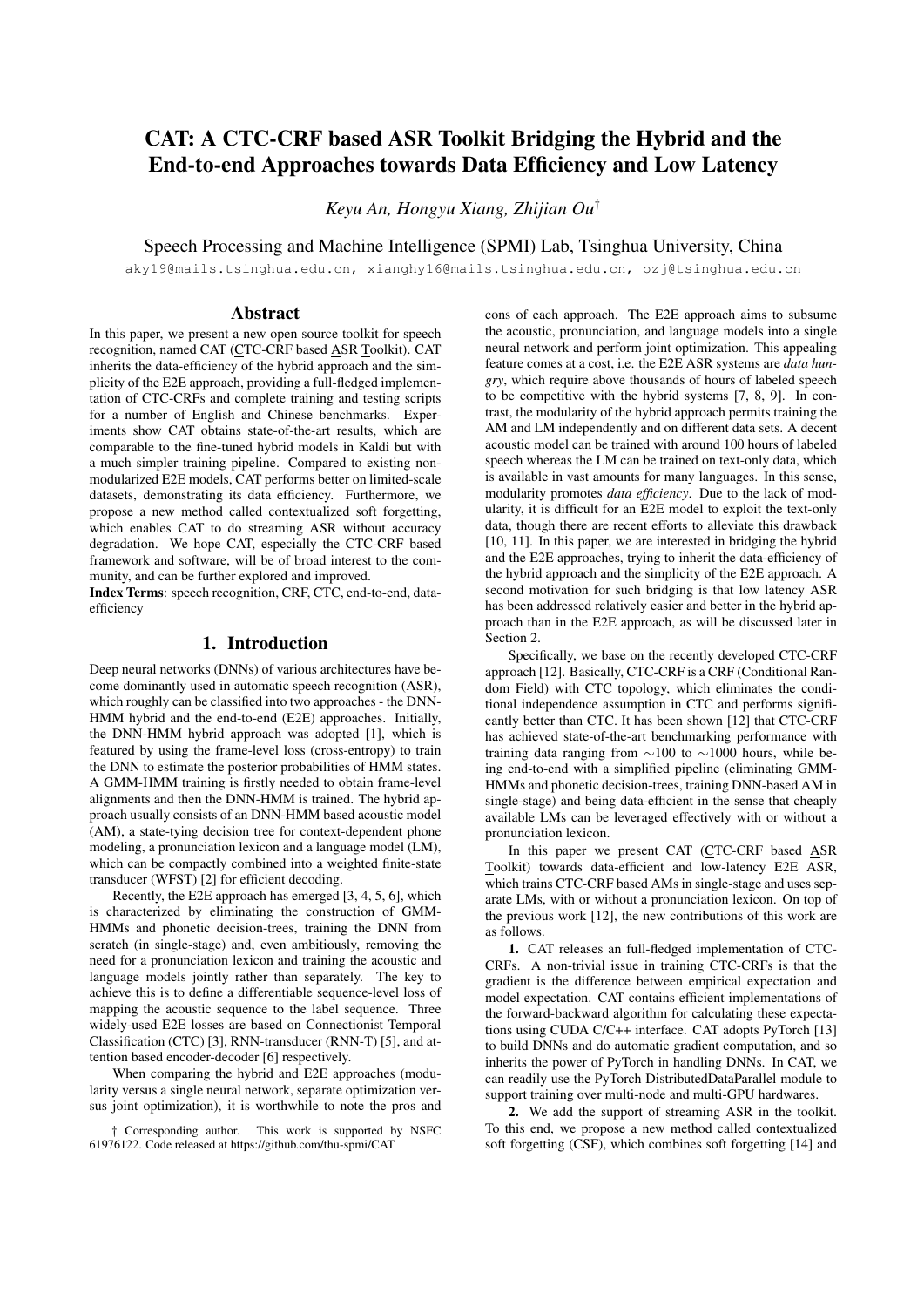context-sensitive-chunk [15] in bidirectional LSTM (BLSTM). Extensive experiments show that: (a) CTC-CRF with soft forgetting improves over CTC with soft forgetting significantly and consistently; (b) With contextualized soft forgetting, the chunk BLSTM based CTC-CRF with a latency $^1$  of 300ms outperforms the whole-utterance BLSTM based CTC-CRF.

3. CAT provides reproducible, complete training and testing scripts for a number of English and Chinese benchmarks, including but not limited to WSJ, Switchboard, Fisher-Switchboard, and AISHELL datasets which are presented in this paper. CAT achieves state-of-the-art ASR performance on these datasets, which are comparable to the LF-MMI [18] results in Kaldi (one of the strongest, fine-tuned hybrid ASR toolkit) but with a much simpler training pipeline. Remarkably, compared to existing non-modularized E2E models, CAT performs better on limited-scale datasets (with ∼100 to ∼2000 hours of training data), demonstrating its data efficiency.

## 2. Related Work

ASR toolkits. Roughly speaking, there are two approaches to using DNNs in ASR - the DNN-HMM hybrid and the E2E approaches. So does the classification of existing ASR toolkits. For the hybrid approach, Kaldi [19] may be the most widely-used hybrid DNN-HMM based ASR toolkit. In Kaldi, lattice-free maximum-mutual-information (LF-MMI) training needs a multi-stage pipeline consisting of GMM-HMM training and phonetic decision tree construction. There have emerged some E2E ASR toolkits (e.g. ESPnet [20]/ESPRESSO [21], Wav2letter++ [22], and Lingvo [23]), mostly focusing on using attention-based encoder-decoder or hybrid CTC/attention.

EESEN [4] and E2E-LF-MMI [24, 25] seem to bridge the hybrid and the E2E approaches, by using the sequence-level loss (CTC and LF-MMI respectively) to train single-stage AMs and employing WFST based decoding. EESEN is based on CTC, which, different from CTC-CRF, is limited by its conditional independence assumption and weak performance. E2E-LF-MMI [24, 25] was developed with two versions of using mono-phones or bi-phones, and bi-phone E2E-LF-MMI obtains comparable results to hybrid LF-MMI. It is shown in our experiments that mono-phone CTC-CRF performs comparably to bi-phone E2E-LF-MMI but with a simpler pipeline. Bi-phone CTC-CRFs is found to slightly improve over mono-phone CTC-CRFs but will complicate the training pipeline. The differences between E2E-LF-MMI and CTC-CRF are detailed in [12].

Low latency ASR. An important feature for a practical ASR toolkit is its ability to do streaming ASR with low latency. In the hybrid approach, chunk-based schemes have been investigated in BLSTM [15, 26]. Time-delay neural networks (TDNNs) with interleaving LSTM layers (TDNN-LSTM) [27] has been developed in Kaldi to successfully limit the latency while keeping the recognition accuracy. In contrast, it is challenging and more complicated for attention-based encoder-decoders to do streaming ASR, which recently has received increasing studies, such as monotonic chunkwise attention (MoChA) [28], triggered attention [29], or using limited future context in the encoder [17]. RNN-T has some advantage for streaming ASR but is data hungry, requiring large-scale training data to work. The RNN-T result over the Fisher-Swichboard data (2300 hours) [30] is worse than CAT, as shown in Table 4.

## 3. CTC-CRF based ASR

CAT consists of separable AM and LM, which meets our rationale to be data efficient by keeping necessary modularity. In the following we mainly describe our CTC-CRF based AMs. CAT uses SRILM for LM training, and some code from Kaldi and EESEN for data preparation, decoding graph compiling and WFST based decoding. More details can be found in the toolkit.

Consider discriminative training of DNN-based AMs in single-stage based on the loss defined by conditional maximum likelihood [12]:

$$
\mathcal{L}(\boldsymbol{\theta}) = -\log p_{\boldsymbol{\theta}}(\boldsymbol{l}|\boldsymbol{x}) \tag{1}
$$

where  $x \triangleq x_1, \cdots x_T$  is the speech feature sequence and  $l \triangleq l_1, \cdots l_L$  is the label (phone, character, word-piece and etc) sequence, and  $\theta$  is the model parameter. Note that x and l are in different lengths and usually not aligned. To handle this, a hidden state sequence  $\pi \triangleq \pi_1, \cdots, \pi_T$  is introduced; state topology refers to the state transition structure in  $\pi$ , which basically defines a mapping  $\mathcal{B}: S^*_\pi \to S^*_l$  that maps a state sequence  $\pi$  to a unique label sequence  $l$ . Here  $S_l^*$  denote the set of all sequences over the alphabet  $S_l$  of labels, and  $S^*_{\pi}$  similarly for the alphabet  $S_{\pi}$  of states. It can be seen that HMM, CTC, and RNN-T implement different topologies. CTC topology defines a mapping that removes consecutive repetitive labels and blanks, with  $S_{\pi}$ defined by adding a special blank symbol  $\langle$ blk $\rangle$  to  $S_l$ . CTC topology is appealing, since it allows a minimum size of  $S_\pi$  and avoids the inclusion of silence symbol, as discussed in [12].

Basically, CTC-CRF is a CRF with CTC topology. The posteriori of  $\ell$  is defined through the posteriori of  $\pi$  as follows:

$$
p_{\theta}(l|\boldsymbol{x}) = \sum_{\boldsymbol{\pi} \in \mathcal{B}^{-1}(l)} p_{\theta}(\boldsymbol{\pi}|\boldsymbol{x}) \tag{2}
$$

And the posteriori of  $\pi$  is further defined by a CRF:

$$
p_{\theta}(\boldsymbol{\pi}|\boldsymbol{x}) = \frac{\exp(\phi_{\theta}(\boldsymbol{\pi}, \boldsymbol{x}))}{\sum_{\boldsymbol{\pi}'} \exp(\phi_{\theta}(\boldsymbol{\pi}', \boldsymbol{x}))}
$$
(3)

Here  $\phi_{\theta}(\pi, x)$  denotes the potential function of the CRF, defined as:

$$
\phi_{\boldsymbol{\theta}}(\boldsymbol{\pi}, \boldsymbol{x}) = \log p(\boldsymbol{l}) + \sum_{t=1}^T \log p_{\boldsymbol{\theta}}(\pi_t|\boldsymbol{x})
$$

where  $\mathbf{l} = \mathcal{B}(\boldsymbol{\pi})$ .  $\sum_{t=1}^{T} \log p_{\boldsymbol{\theta}}(\pi_t|\boldsymbol{x})$  defines the node potential, calculated from the bottom DNN.  $\log p(l)$  defines the edge potential, realized by an n-gram LM of labels and, for reasons to be clear in the following, referred to as the denominator n-gram LM. Remarkably, regular CTC suffers from the conditional independence between the states in  $\pi$ . In contrast, by incorporating  $\log p(l)$  into the potential function in CTC-CRF, this drawback is naturally avoided. Combining Eq. (1)-(3) yields the sequence-level loss used in CTC-CRF:

$$
\mathcal{L}(\boldsymbol{\theta}) = -\log \frac{\sum_{\boldsymbol{\pi} \in \mathcal{B}^{-1}(l)} \exp(\phi_{\boldsymbol{\theta}}(\boldsymbol{\pi}, \boldsymbol{x}))}{\sum_{\boldsymbol{\pi}'} \exp(\phi_{\boldsymbol{\theta}}(\boldsymbol{\pi}', \boldsymbol{x}))}
$$
(4)

The gradient of the above loss involves two gradients calculated from the numerator and denominator respectively, which essentially correspond to the two terms of empirical expectation and model expectation as commonly found in estimating CRFs. Similarly to LF-MMI, both terms can be obtained via the forward-backward algorithm. Specifically, the denominator

<sup>&</sup>lt;sup>1</sup>We define the latency as in [16, 17], which is the time span corresponding to the right contextual frames. In our experiment, we use 10 right contextual frames by default, and the frames are computed with 10ms shift and 3-fold sampling.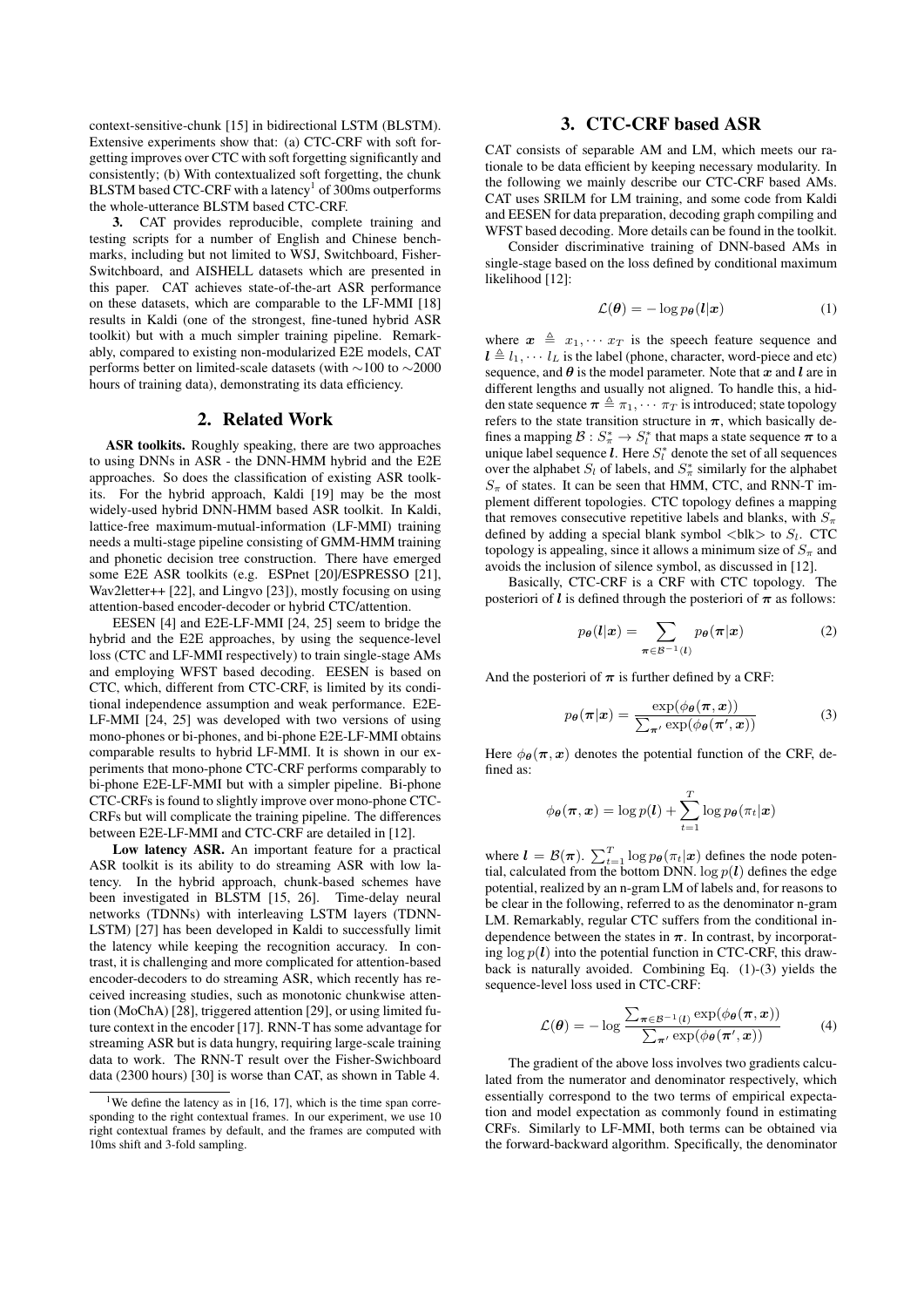

Figure 1: *Contextualized Soft Forgetting for streaming ASR.*

calculation involves running the forward-backward algorithm over the denominator WFST  $T_{den}$ .  $T_{den}$  is an composition of the CTC topology WFST and the WFST representation of the n-gram LM of labels, which is called the denominator n-gram LM, to be differentiated from the word-level LM in decoding.

## 4. Contextualized Soft Forgetting towards Streaming ASR

To enable streaming ASR in CAT, we draw inspirations from soft forgetting [14] and context-sensitive-chunk [15] in using BLSTM. With the hypothesis that whole-utterance unrolling of the BLSTM leads to overfitting, soft forgetting, which is developed for CTC-based ASR, consists of three elements. First, the BLSTM network is unrolled over non-overlapping chunks. The hidden and cell states are hence forgotten at chunk boundaries in training. Second, the chunk duration is perturbed across training minibatches, which is called chunk size jitter. Third, the CTC loss is added with a twin regularization term, which is the mean-squared error between the hidden states of a pre-trained fixed whole-utterance BLSTM and the chunk-based BLSTM being currently trained. Since twin regularization promotes some remembering across chunks, this method is called soft forgetting. In streaming recognition, the hidden and cell states of the forward LSTM are copied over from one chunk to the next, and the backward LSTM hidden and cell states are reset to zero.

The idea of context-sensitive-chunk (CSC) is proposed in the BLSTM-HMM hybrid system to reduce the latency from a whole utterance to a chunk. In CSC, a chunk is appended with a fixed number of left and right frames as left and right contexts.

In CAT, we propose to apply soft forgetting to contextsensitive-chunks, which is called contextualized soft forgetting (CSF) as illustrated in Figure 1. First, we split an utterance into non-overlapping chunks. For each chunk, a fixed number of frames to the left and right of the chunk are appended as contextual frames except for the first and last chunk, where we use zeros as the left and right contexts respectively. Thus we form context-sensitive-chunks and run BLSTM over each CSC. The hidden and cell states of the forward and backward LSTM networks are reset to zeros at the left and right boundaries of each CSC in both training and inference. When calculating the sequence-level loss in CTC-CRF, we splice the neural network output from chunks into a sequence again, but excluding the network outputs from contextual frames. A pre-trained fixed whole-utterance BLSTM is used to regularize the hidden states of the CSC-based BLSTM, and the overall training loss is the sum of the CTC-CRF loss and the twin regularization loss with a scaling factor  $\lambda$ . Note that once the CSC-based BLSTM is trained, we can discard the whole-utterance BLSTM and perform inference over testing utterances without it.

## 5. Experiment Settings

The experiment consists of two parts. In the first part, we introduce the results on several representative benchmarks, including WSJ (80-h), AISHELL (170-h Chinese), Switchboard (260-h) and Fisher-Switchboard (2300-h) (the numbers in the parentheses are the size of training data in hours). The performances over these limited-scale datasets reveal the data efficiency of different ASR models. The second part presents the results for streaming ASR by the proposed contextualized soft forgetting method with ablation study.

It should be noted that the results shown in this paper should not be compared with results obtained with heavy data augmentation (e.g. specAugment [31]), much larger DNNs, and model combination. When compared to results reported from other papers, unless otherwise stated, we cite those results under comparable conditions to the best of our knowledge.

#### 5.1. Setup for benchmarking experiment

We compare CAT with state-of-the-art ASR systems on several benchmarks, as stated above. We apply speed perturbation for 3-fold training data augmentation, except on Fisher-Switchboard. Unless otherwise stated, 40 dimension filter bank with delta and delta-delta features are extracted. The features are normalized via mean subtraction and variance normalization per utterance, and sampled by a factor of 3.

The AM network, different from [12], is two blocks of VGG layers followed by a 6-layer BLSTM similar to [32]. We apply 1D max-pooling to the feature maps produced by VGG blocks on the frequency dimension only, since the input features have been sampled in time-domain and we find that maxpooling along the time dimension will deteriorate the performance. The first VGG block has 3 input channels corresponding to spectral features, delta, and delta delta features. The BLSTM has 320 hidden units per direction for WSJ and AISHELL, and 512 for Switchboard and Fisher-Switchboard. The total number of parameters is 16M and 37M respectively, much smaller than most E2E models. Denominator 4-gram LMs are used throughout the experiments. In training, a dropout [33] probability of 50% is applied to the LSTM to prevent overfitting. Following [12], a CTC loss with a weight  $\alpha$  is combined with the CRF loss to help convergence. We set  $\alpha = 0.01$  by default and find in practice that the smaller  $\alpha$  is, the better the final result will be.

### 5.2. Setup for streaming ASR experiment

To evaluate the effectiveness of contextualized soft forgetting, we first implement soft forgetting with the CTC-CRF loss. For a fair comparison, we adopt the same neural network architecture as in [14], which is a 6-layer BLSTM with 512 hidden units per direction. 40 dimension MFCC with delta and delta-delta are extracted, and the chunk size is set to 40. The whole-utterance BLSTM pre-trained on 260hr Switchboard obtain 14.3% WER on eval2000. For twin regularization, the scaling factor  $\lambda$  is set to 0.005. In contextualized soft forgetting, the chunk size is also 40, with 10 left and 10 right frames appended.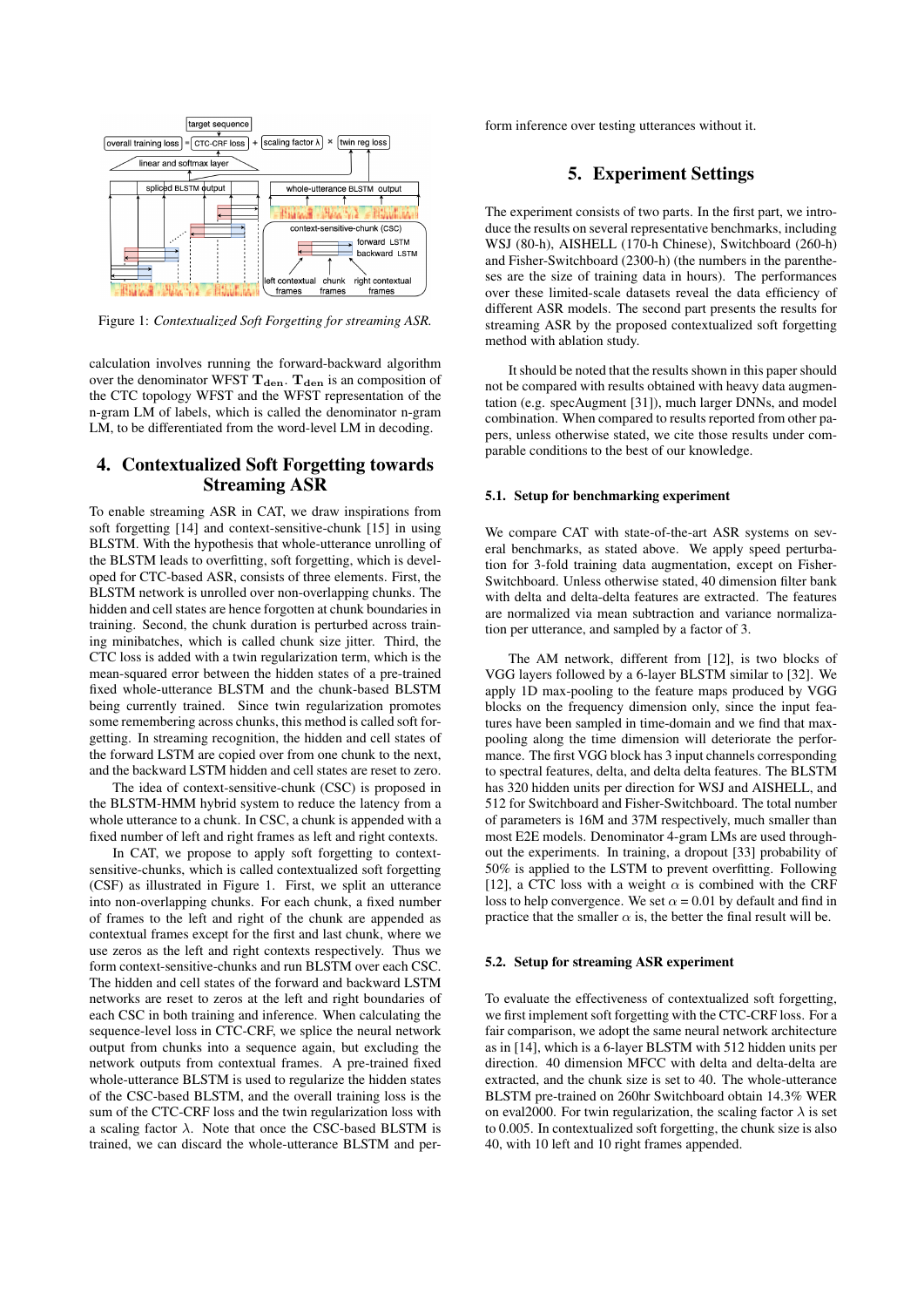Table 1: *Results over WSJ (80-h training data).*

| Model                | Unit       | LM         | dev93 | eval92 |
|----------------------|------------|------------|-------|--------|
| LF-MMI [25]          | mono-phone | 4-gram     | 6.0   | 3.0    |
| LF-MMI [25]          | bi-phone   | 4-gram     | 5.3   | 2.7    |
| E2E-LF-MMI [25]      | mono-phone | 4-gram     | 6.3   | 3.1    |
| E2E-LF-MMI [25]      | bi-phone   | 4-gram     | 6.0   | 3.0    |
| EESEN <sub>[4]</sub> | mono-phone | 3-gram     | 10.87 | 7.28   |
| ESPnet [20]          | mono-char  | <b>RNN</b> | 12.4  | 8.9    |
| Wav2letter++ [34]    | mono-char  | 4-gram     | 9.5   | 5.6    |
| Wav2letter++ [34]    | mono-char  | Conv       | 7.5   | 4.1    |
| CTC/attention [35]   | mono-char  | <b>RNN</b> | 6.8   | 4.4    |
| <b>CAT</b>           | mono-phone | 4-gram     | 5.7   | 3.2    |
| <b>CAT</b>           | mono-char  | 4-gram     | 8.1   | 5.0    |

Table 2: *Results over AISHELL (170-h Chinese training data).*

| Model                     | Unit         | LM         | <b>Test</b> |
|---------------------------|--------------|------------|-------------|
| LF-MMI with i-vector [19] | tri-phone    | 3-gram     | 7.43        |
| ESPnet [20]               | Chinese char | <b>RNN</b> | 8.0         |
| CTC/attention [35]        | Chinese char | <b>RNN</b> | 6.7         |
| Attention [36]            | Chinese char | <b>RNN</b> | 18.7        |
| Attention [37]            | Chinese char | <b>RNN</b> | 8.71        |
| $\Gamma$ AT               | mono-phone   | 3-gram     | 634         |

## 6. Experimental results

#### 6.1. Results for benchmarking experiment

The WER results on WSJ are shown in Table 1, including two test sets - dev93 and eval92. It can be seen that CTC-CRF, hybrid LF-MMI and E2E-LF-MMI, which all keep modularity, perform comparable, and much better than other  $E2E$  models<sup>2</sup>.

The CER (Character Error rate) results on AISHELL are shown in Table 2. It can be seen that CTC-CRF obtains stateof-the-art performance on AISHELL dataset - the CER is much better than other E2E models and the hybrid LF-MMI in Kaldi.

The WER results on Switchboard are shown in Table 3. The Eval2000 test set consists of two subsets - Switchboard (SW) and Callhome (CH). It can be seen that compared to biphone hybrid LF-MMI and E2E-LF-MMI, mono-phone CTC-CRF performs comparably but with a simpler pipeline. Remarkably, mono-phone CTC-CRF performs significantly better than other E2E models.

The WER results on Fisher-Switchboard are shown in Table 4. The performance of CTC-CRF, with no data augmentation, is on par with state-of-the-art hybrid and E2E models. Summing up the above results, we can see that on the limited-scale datasets (such as 80-h, 170-h, 260-h and 2300-h training data), the modularity of CTC-CRF clearly promotes data efficiency and achieve better results than other data hungry E2E models.

#### 6.2. Results for streaming ASR experiment

First, we introduce different elements of soft forgetting [14] in steps to show their impact on WERs and also compare CTC and CTC-CRF. For this purpose, we follow [14] to report the nonstreaming recognition results, as shown in Table 5. We start from training the basic chunk-based BLSTM networks with a fixed chunk size. It can be seen that CTC-CRF improves over CTC significantly under all experiment settings.

Then we examine the streaming recognition. It can be seen from Table 6 that CTC-CRFs trained with CSF improve significantly over CTC-CRFs with SF, and obtain comparable result with state-of-the-art TDNN-LSTM based hybrid model [27]. Remarkably, the CSF based streaming CTC-CRF (14.1%) even outperforms the whole-utterance CTC-CRF (14.3%), presumably because CSF alleviates overfitting in addition to realizing

Table 3: *Results over Switchboard (260-h training data). The numbers in parentheses denote the results after rescoring with RNN-LMs. Results in square brackets denote the weighted average over SW and CH based on our calculation when not reported in the original paper. "No LM" denotes not using shallow fusion with external LMs.*

| Model                      | Unit                   | LM               | SW               | CН                 | <b>Eval2000</b>        |
|----------------------------|------------------------|------------------|------------------|--------------------|------------------------|
| LF-MMI [25]<br>LF-MMI [25] | mono-phone<br>bi-phone | 4-gram<br>4-gram | 10.7<br>9.5(8.3) | 20.3<br>18.6(17.1) | [15.5]<br>[14.1(12.7)] |
| E2E-LF-MMI [25]            | mono-phone             | 4-gram           | 11.0             | 20.7               | [15.9]                 |
| E2E-LF-MMI [25]            | bi-phone               | 4-gram           | 9.8(8.5)         | 19.3 (17.4)        | [14.6(13.0)]           |
| EESEN <sub>[4]</sub>       | mono-phone             | 3-gram           | 14.8             | 26.0               | 20.4                   |
| Attention [38]             | subword                | No LM            | 13.5             | 27.1               | 20.3                   |
| Attention [39]             | subword                | <b>RNN</b>       | 11.8             | 25.7               | 18.1                   |
| LAS [31]                   | subword                | <b>RNN</b>       | 10.9             | 19.4               | [15.2]                 |
| CTC/attention [35]         | <b>BPE</b>             | <b>RNN</b>       | 9.0              | 18.1               | [13.6]                 |
| <b>CAT</b>                 | mono-phone             | 4-gram           | 9.8(8.8)         | 18.8 (17.4)        | 14.3 (13.1)            |

Table 4: *Results over Fisher-Switchboard (2300-h training data). Notations are the same as in Table 3.*

| Model                                                                     | Unit                                   | LM                                  | SW                           | CН                                  | <b>Eval2000</b>                            |
|---------------------------------------------------------------------------|----------------------------------------|-------------------------------------|------------------------------|-------------------------------------|--------------------------------------------|
| LF-MMI [25]                                                               | bi-phone                               | 4-gram                              | 8.4(7.5)                     | 15.1(14.3)                          | [11.8(10.9)]                               |
| E2E-LF-MMI [25]<br>E2E-LF-MMI [25]<br><b>RNN-T [30]</b><br>Attention [40] | bi-phone<br>mono-phone<br>char<br>char | 4-gram<br>4-gram<br>4-gram<br>No LM | 8.6(7.6)<br>8.9<br>8.1<br>83 | 15.4 (14.5)<br>16.8<br>17.5<br>15.5 | [12.0(11.1)]<br>[12.9]<br>[12.8]<br>[11.9] |
| <b>CAT</b>                                                                | mono-phone                             | 4-gram                              | 7.9(7.3)                     | 16.0(15.0)                          | 12.0(11.2)                                 |

Table 5: *Non-streaming recognition results for CTC and CTC-CRF, both trained with soft forgetting over (260-h) Switchboard. Non-streaming recognition means that the hidden and cell states of the forward and backward LSTMs are copied across chunk boundaries. Notations the same as in Table 3.*

| Loss               | Model                                                               | SW                   | CН                   | <b>Eval2000</b>            |
|--------------------|---------------------------------------------------------------------|----------------------|----------------------|----------------------------|
| <b>CTC</b>         | chunk-based [14]<br>+ chunk size jitter $[14]$<br>$+$ twin reg [14] | 12.7<br>12.1<br>11.1 | 22.5<br>21.5<br>19.7 | [17.6]<br>[16.8]<br>[15.4] |
| CTC-<br><b>CRF</b> | chunk-based<br>+ chunk size jitter<br>$+$ twin reg                  | 11.1<br>10.5<br>10.0 | 19.6<br>18.8<br>18.8 | 15.4<br>14.7<br>144        |

Table 6: *Streaming recognition results of CTC-CRFs, trained with Soft Forgetting (SF) and Contextualized Soft Forgetting (CSF) over (260-h) Switchboard.*

| Method                        | Model                                                               | SW                 | CН           | <b>Eval2000</b>      |
|-------------------------------|---------------------------------------------------------------------|--------------------|--------------|----------------------|
| SF                            | chunk-based w/o future context                                      | 11.0               | 20.4         | 15.7                 |
|                               | + chunk size jitter                                                 | 11.0               | 19.7         | 15.4                 |
|                               | $+$ twin reg                                                        | 10.8               | 19.7         | 15.3                 |
| CSE                           | chunk-based with context                                            | 10.7               | 20.0         | 15.4                 |
|                               | + chunk size jitter                                                 | 10.4               | 19.5         | 15.0                 |
|                               | $+$ twin reg                                                        | 9.7                | 184          | 14.1                 |
| Results<br>from<br>literature | online-enabled BLSTM [26]<br><b>TDNN-D [27]</b><br>TDNN-LSTM-D [27] | 11.6<br>9.6<br>9.0 | 23.0<br>19.9 | 17.3<br>14.8<br>13.9 |

streaming ASR. This is in contrast to streaming ASR results by other E2E models, where streaming E2E models can hardly outperform their whole-utterance models [16, 17, 41].

## 7. Conclusion

This paper introduces an open source ASR toolkit - CAT, with the main features of data efficiency, simple pipeline, streaming ASR and superior results. we propose a new method called contextualized soft forgetting, which enables CAT to do streaming ASR without accuracy degradation. We hope CAT, especially the CTC-CRF based framework and software, will be of broad interest to the community, and can be further explored and improved, e.g. exploring different DNN architectures, different topologies of CRFs, and the application in more ASR tasks.

<sup>2</sup>Note that E2E models which use neural network based LMs via shallow fusion, are not directly compared to models using only n-gram LMs; they may be compared to models with RNN-LM rescoring.